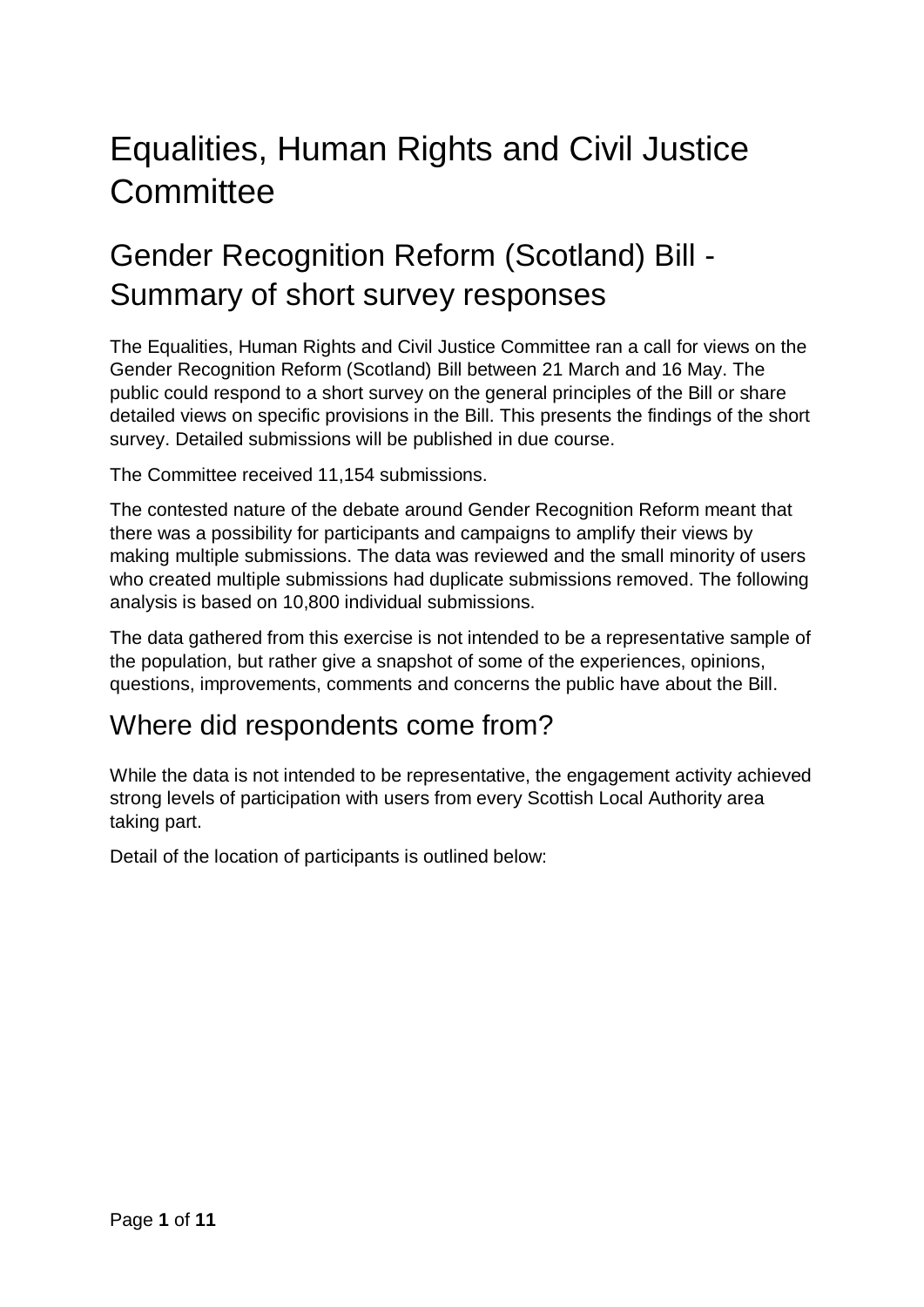

The data also shows there was a large amount of interest in the Bill from outside of Scotland with around 30% of respondents living outside of Scotland.



#### Do you live in Scotland?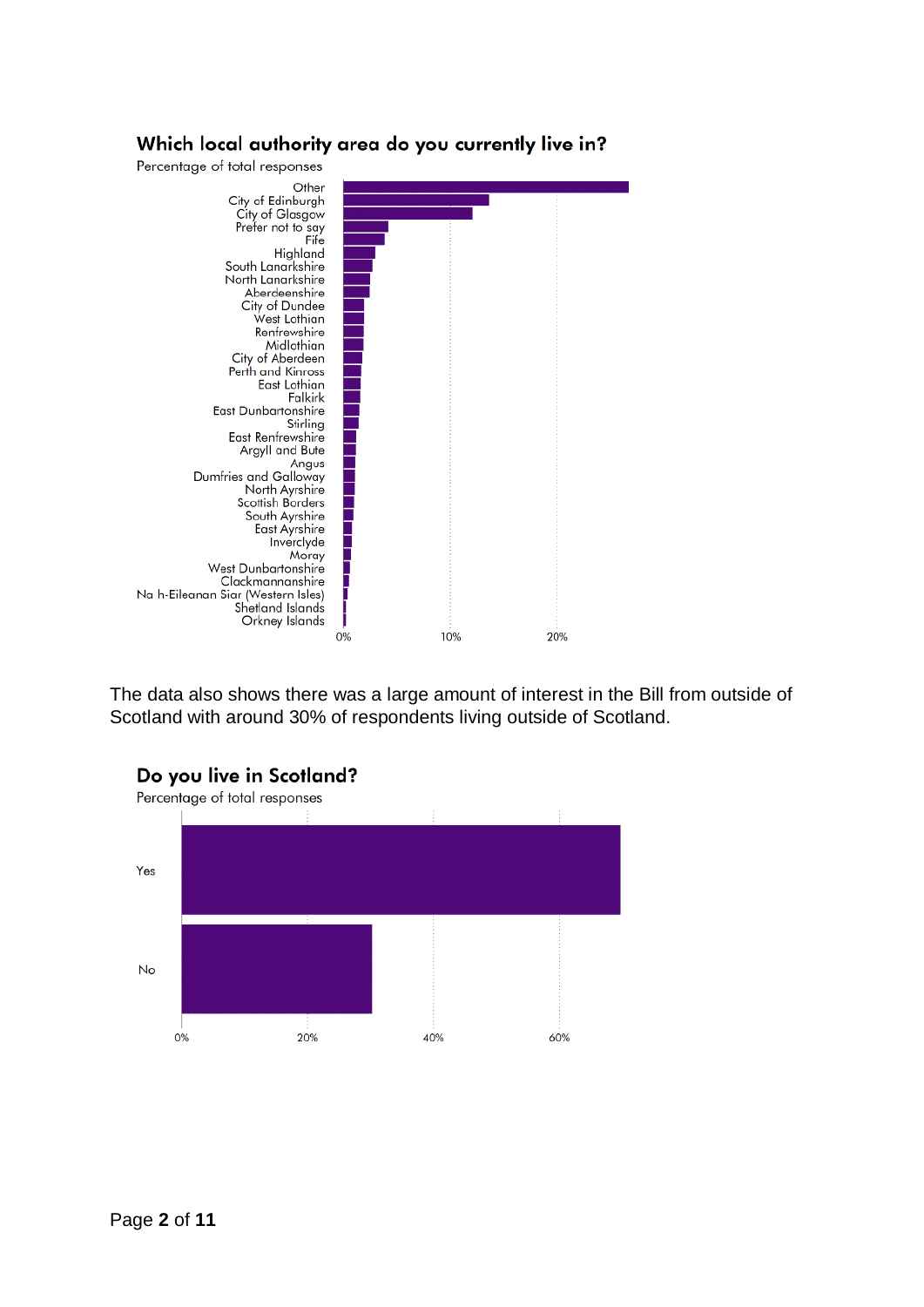### Results: Summary of Comments

Respondents were invited to provide further comments about the provisions in the Bill. We received 1,687 comments from those who were in favour of the Bill, and 4,768 from those who were against the Bill.

SPICe carried out automated textual analysis of all comments to identify key themes and words used by respondents in favour of and against the Bill.

### Key issues from those in favour of the Bill

Do you agree with the overall purpose of the Bill? - Yes What were the mosts common words in the responses?



#### What is the connection between these words?

The network diagram shows how often words appear next to each other in the text. The arrow shows the direction on the connection and the colour shows how often it appears. The darker the colour the more often the words appear next to each other.

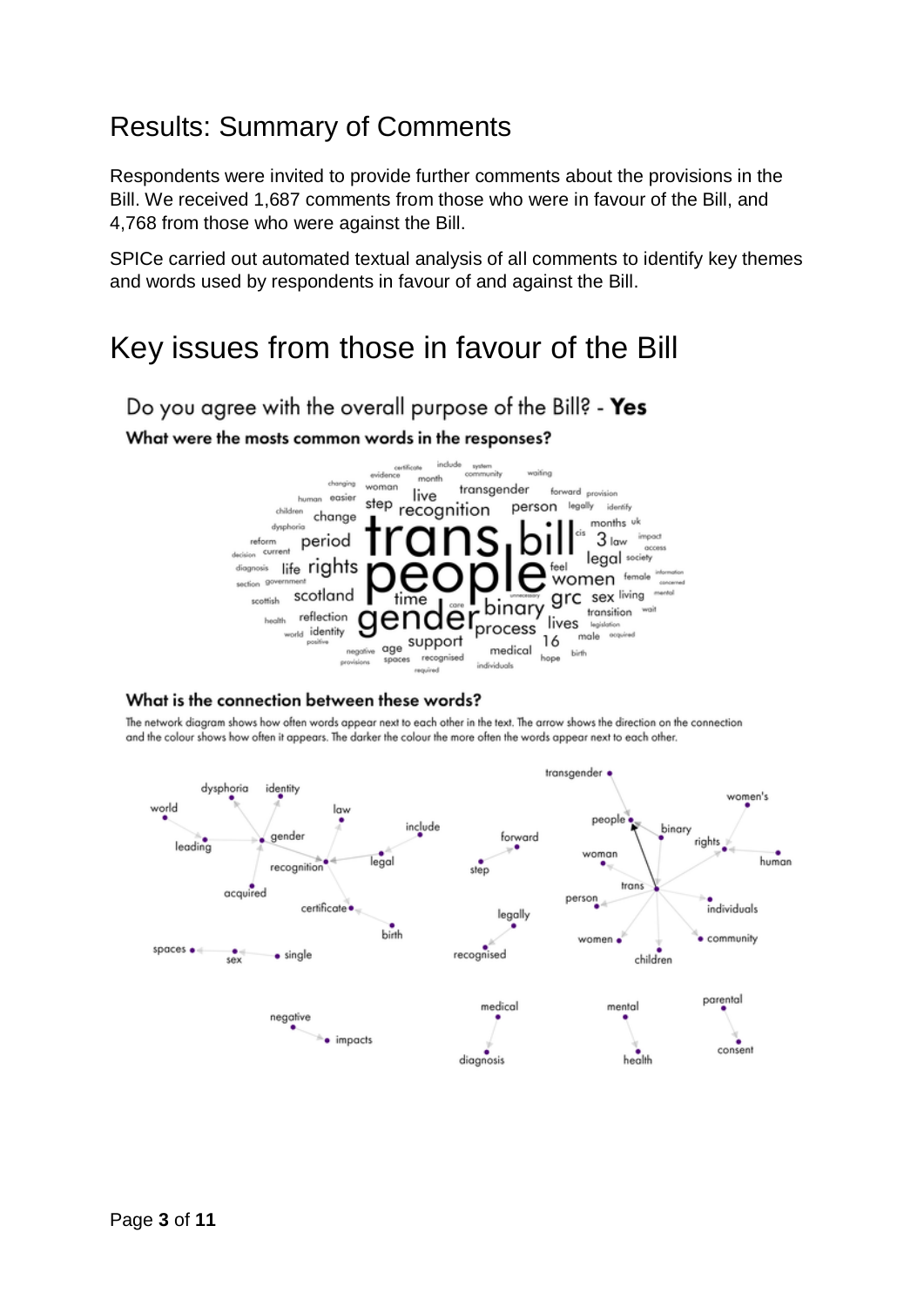A random sample of comments for and against the Bill were also analysed in more detail to draw out the key issues raised by respondents. The issues raised by those in support of the Bill were:

- The Bill provides trans people the "rights they deserve" providing people the "freedom to be their true selves" and "helps further secure the dignity of trans people" and changes their lives "for the better".
- Being "recognised as your identified gender can hugely boost mental health and life satisfaction" and the reduction in time to acquire a GRC "will save lives" as the current "suicide rate amongst trans youth is terrifyingly high."
- It makes the legal and administrative process of obtaining a GRC "more straight forward" and less "intrusive" and "traumatic" for trans people.
- The provisions in the Bill would not impact "the rights and protections of any other parts of society" rather the Bill brings obtainment of a GRC "in line with other legal documents" such as "driving licenses, passports and changes to bank accounts."
- The Bill is a progressive "step forward" for the rights of LGBTI people akin to the repeal of "section 28".
- Similar "world leading" legislation has already passed "in many other countries with no ill effects noticed" and "no evidence" and "no cases where the system has been abused".
- Previous Government consultation has shown "well documented support" for the changes to the GRC process and it "should not be delayed any further."

Those in favour of the Bill also made comments to **improve the Bill** such as:

- The need to include "recognition" and "provision" for non-binary people and intersex individuals
- The need to provide provision for those "under the age of 16 with parental consent"
- Removing the additional 3-month reflection period as many trans people have been "agonising" over their gender identity "all their lives" and adding a reflection period is "deeply patronising" to trans people who think "deeply, richly, and carefully" about their gender identity.
- Adding a reflection period is "out of line with best practice" seen in "similar bills that have already been implemented in other countries."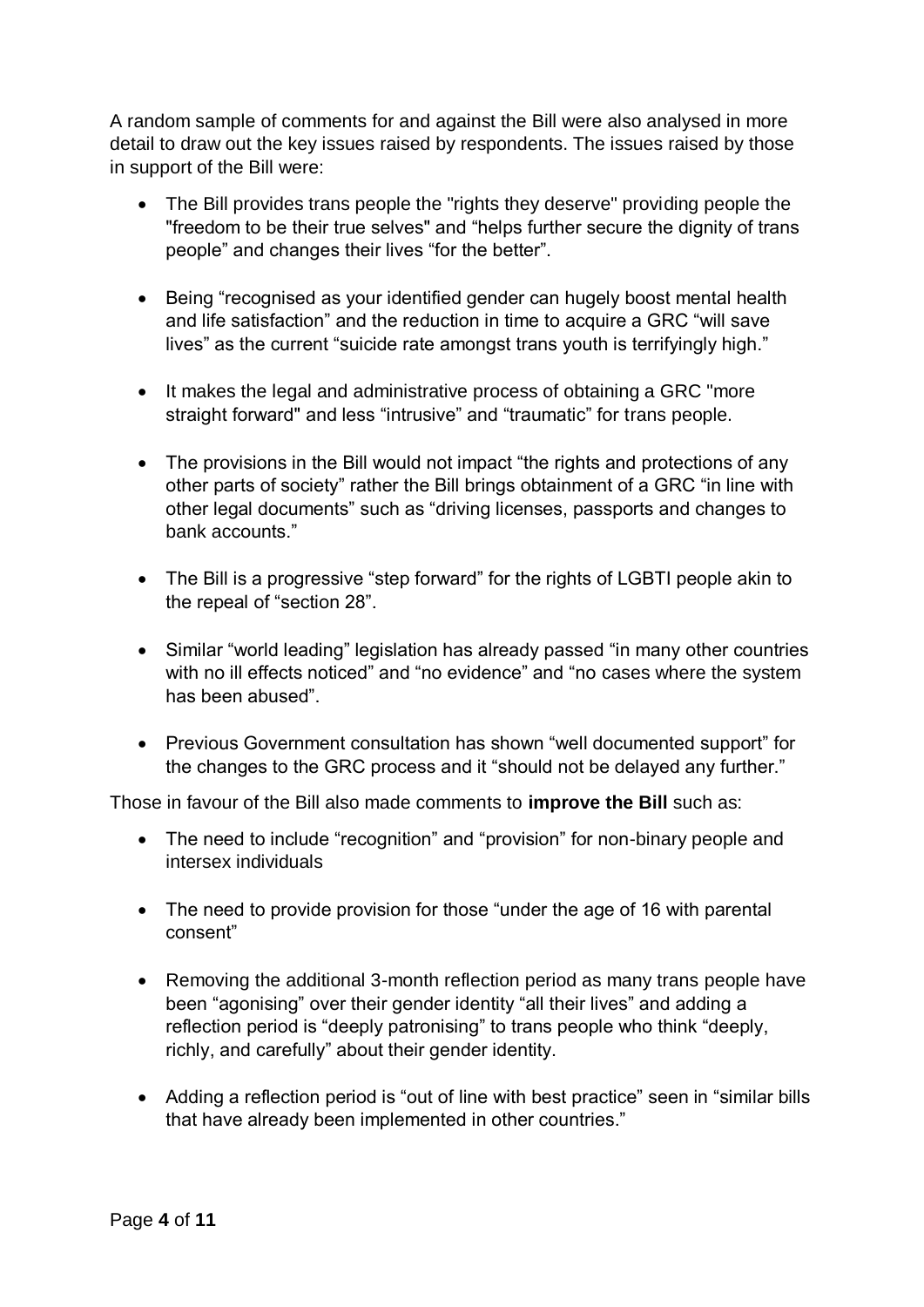- Concerns about Section 8S as there could be "scope for malicious use" by a "person of interest" that would lead "individuals to be "forced to defend their identity in court which would be a traumatic experience."
- More clarification is required on the definition of a "person of interest" and "how the revoking system would work."
- Disappointment that political institutions have used this Bill to allow "trans people to become political football in a culture war designed to erode the rights of LGBT+ people"
- Concern that the Bill has been "watered down"
- The "toxic debate" around the Bill has helped incubate an exceptionally hostile environment" for trans people in Scotland and this "rise in hate" should not put legislators off "doing the right thing".
- Concern that the debate has been dominated by "small" and "vocal" "astroturfing" groups against the Bill that claim to have mass support "but do not represent the vast majority of women" and "women's groups at the sharp end of single-sex support delivery are content with this bill and see no new problems arising out of it."
- While the changes in the Bill are welcomed more should be done to "reduce the wait time and improve the overall provision for trans healthcare" in Scotland.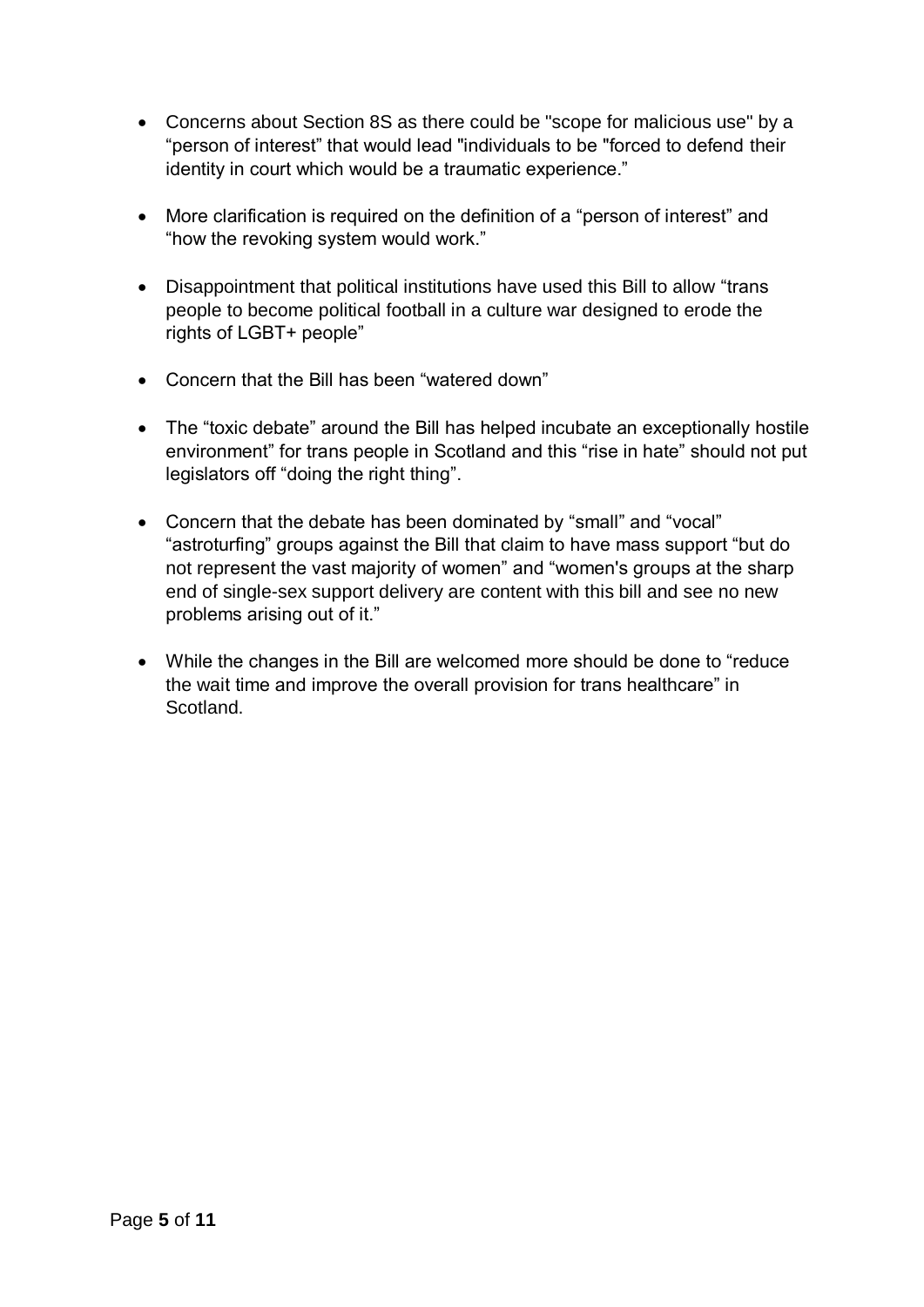### Key issues from those against the Bill

Do you agree with the overall purpose of the Bill? - No What were the most common words in the responses?



#### What is the connection between these words?



The network diagram shows how often words appear next to each other in the text. The arrow shows the direction on the connection and the colour shows how often it appears. The darker the colour the more often the words appear next to each other.

The issues raised by those against the Bill were:

- The risk to safeguarding of single sex spaces including prisons, hospitals, refuges, toilets, changing rooms, and rape crisis centres, with a concern that "predatory males" would use the GRC reforms to "gain access" to women's spaces.
- The "erosion of women's rights" as the Bill contradicts aspects of the Equality Act and erodes "safety, privacy, dignity, and opportunities for women."
- Protection of children and young people, as there is concern that young people are too young to make such "life altering" decisions, that could lead to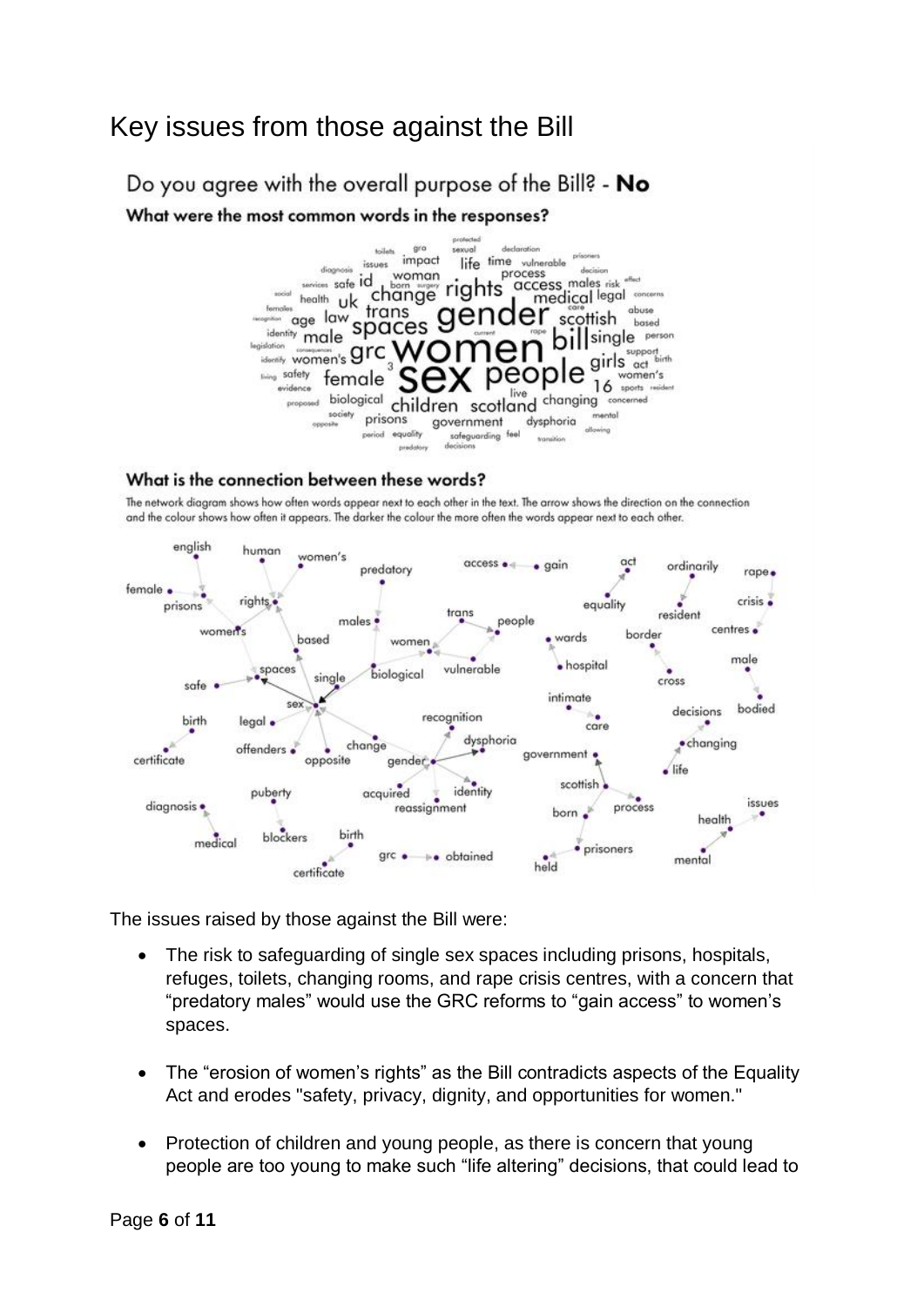the use of "puberty blockers" and surgery, especially in the context of the discourse around "neurodevelopment" in the justice system, which suggests that the brain is not "fully developed" until the age of 25.

- Concerns that young autistic people "aren't being allowed to understand their neurodivergent place within society."
- It is not truly possible to change sex as it is "observed" at birth and is an "irrefutable fact."
- The GRR Bill is misogynistic as it reinforces gender stereotypes.
- The GRR Bill is homophobic as it undermines homosexuals' sexual orientation and encourages people to "trans the gay away".
- The impact on women's sport.
- The impact on data collection used to inform crime statistics and public service provision.
- Cross-border implications a common campaign response submitted by multiple respondents included the following questions:
	- o What is meant by "ordinarily resident" in Scotland? How long would someone have to live in Scotland before applying?
	- o Will 16 and 17 year-olds from elsewhere in the UK be able to access the Scottish process?
	- o What about Scottish-born prisoners held in English prisons?
	- o Will a GRC obtained by self-declaration in Scotland have the same effect in other parts of the UK?
- The cost implications for the NHS including increase in demand for transition operations and mental health support.
- The preference to support those with gender dysphoria via mental health support as opposed to gender reassignment or transition.
- Disagreement around the "de-medicalisation" of the GRC process as "such life changing decisions should have medical input."
- An increase in those wishing to de-transition in the future after "rushing" the GRC process and the issue of "criminalising" those who wish to de-transition as they could be seen as making a "false declaration."
- False declaration offense would be "impossible to police."
- The Bill is "badly drafted" and "poorly thought out" and "riddled with the dangers of unintended consequences."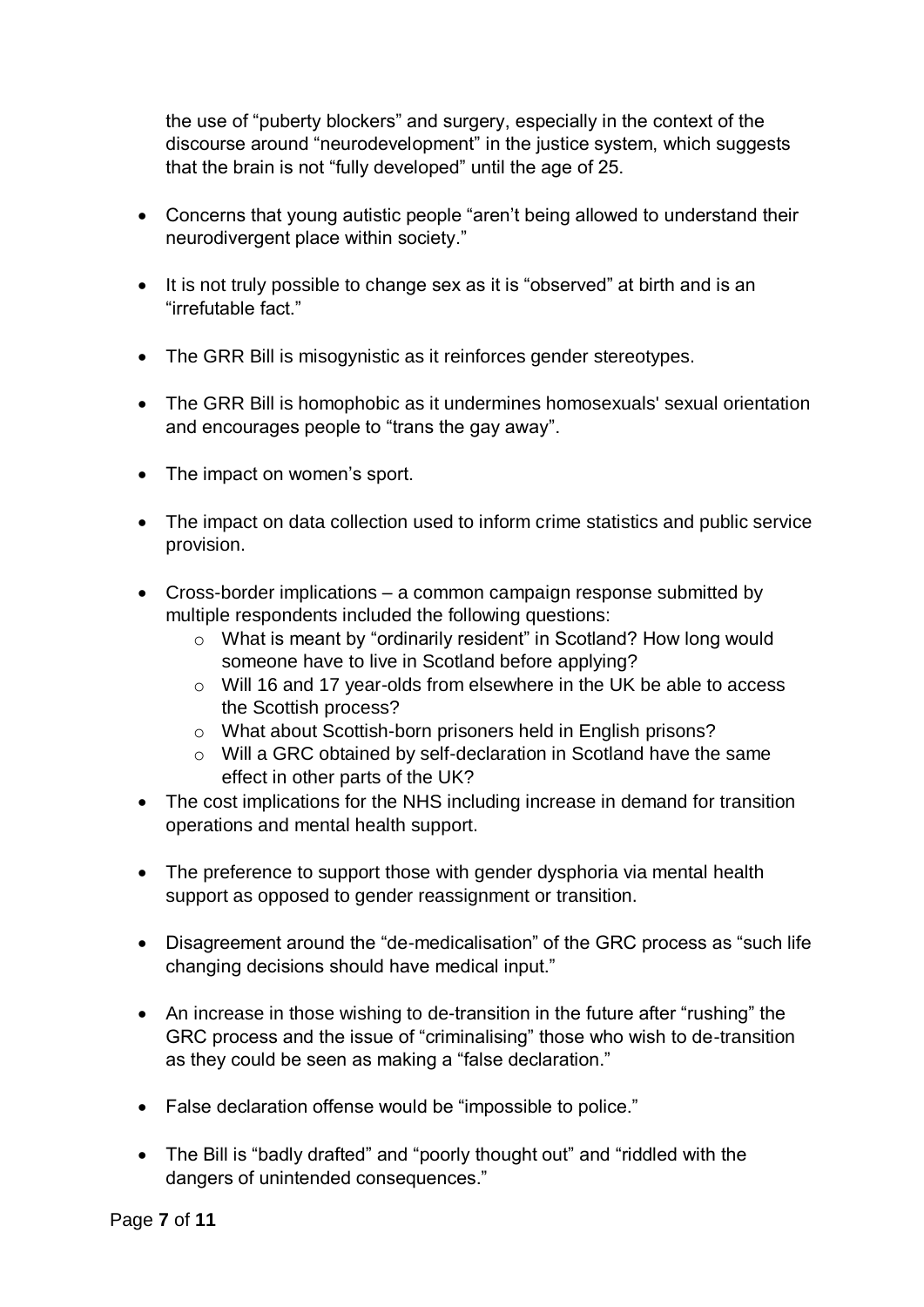### Results: Multiple choice questions

Respondents were asked seven questions about provisions in the Bill, each with the options of Yes, No, and Don't know available. An outline of the results is available below.

This survey data is based on 10,800 self-selecting respondents and is not intended to be representative of public opinion.

### Do you agree with the overall purpose of the Bill?



Do you agree with the overall purpose of the Bill?

59% of those who responded disagreed with the overall purpose of the Bill; 38% agreed; and 3% indicated that they did not know if they agreed with the overall purpose of the Bill.

### Should applicants for a GRC require a medical diagnosis of gender dysphoria or supporting documentation?



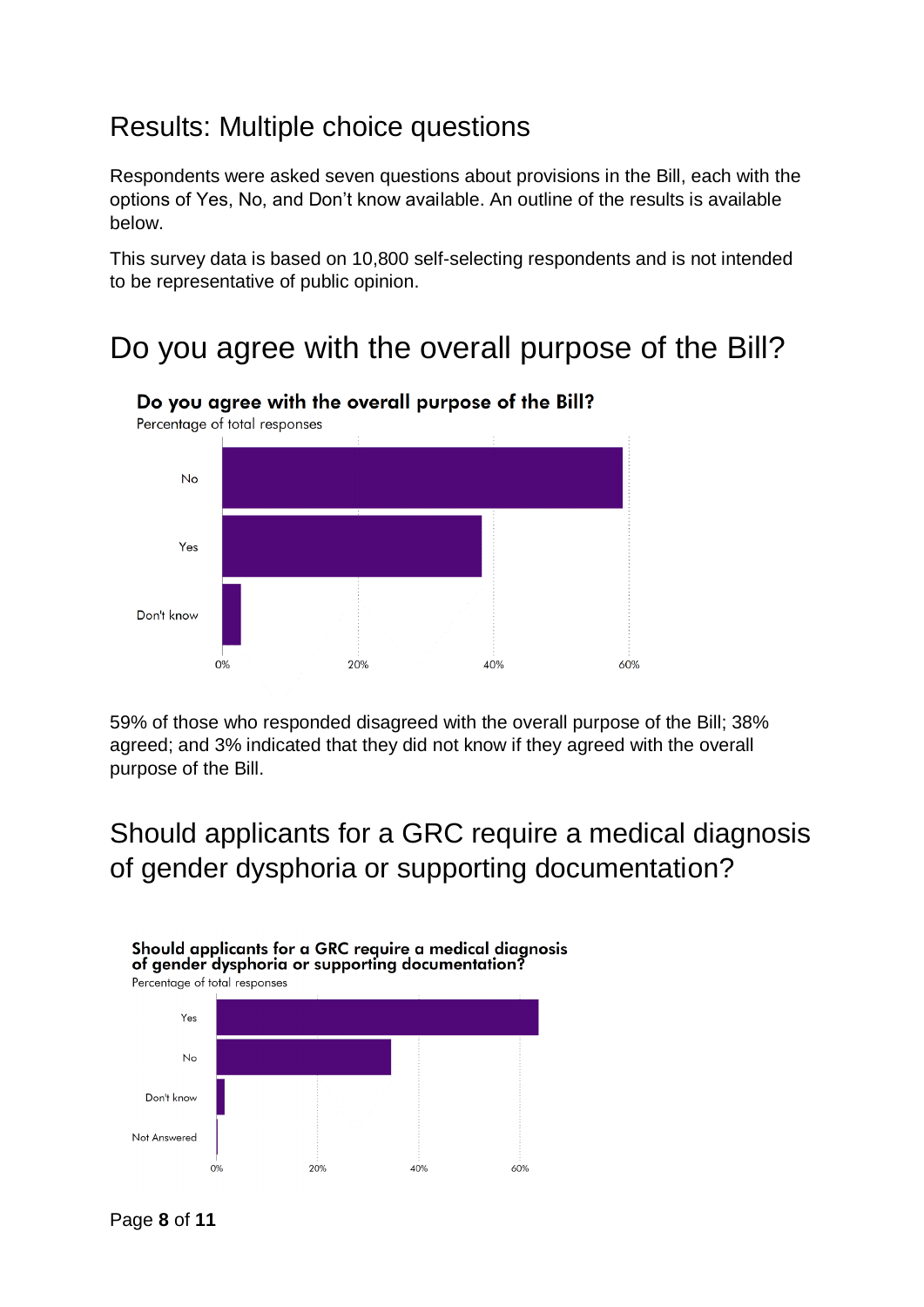Should the period of living in an acquired gender be reduced from 2 years to 3 months (with an additional 3 month reflection period)?

Should the period of living in an acquired gender be reduced from 2 years to 3 months (with an additional<br>3 month reflection period)?



### Do you agree with the introduction of a 3-month reflection period before a GRC is granted?

Do you agree with the introduction of a 3-month reflection period before a GRC is granted?

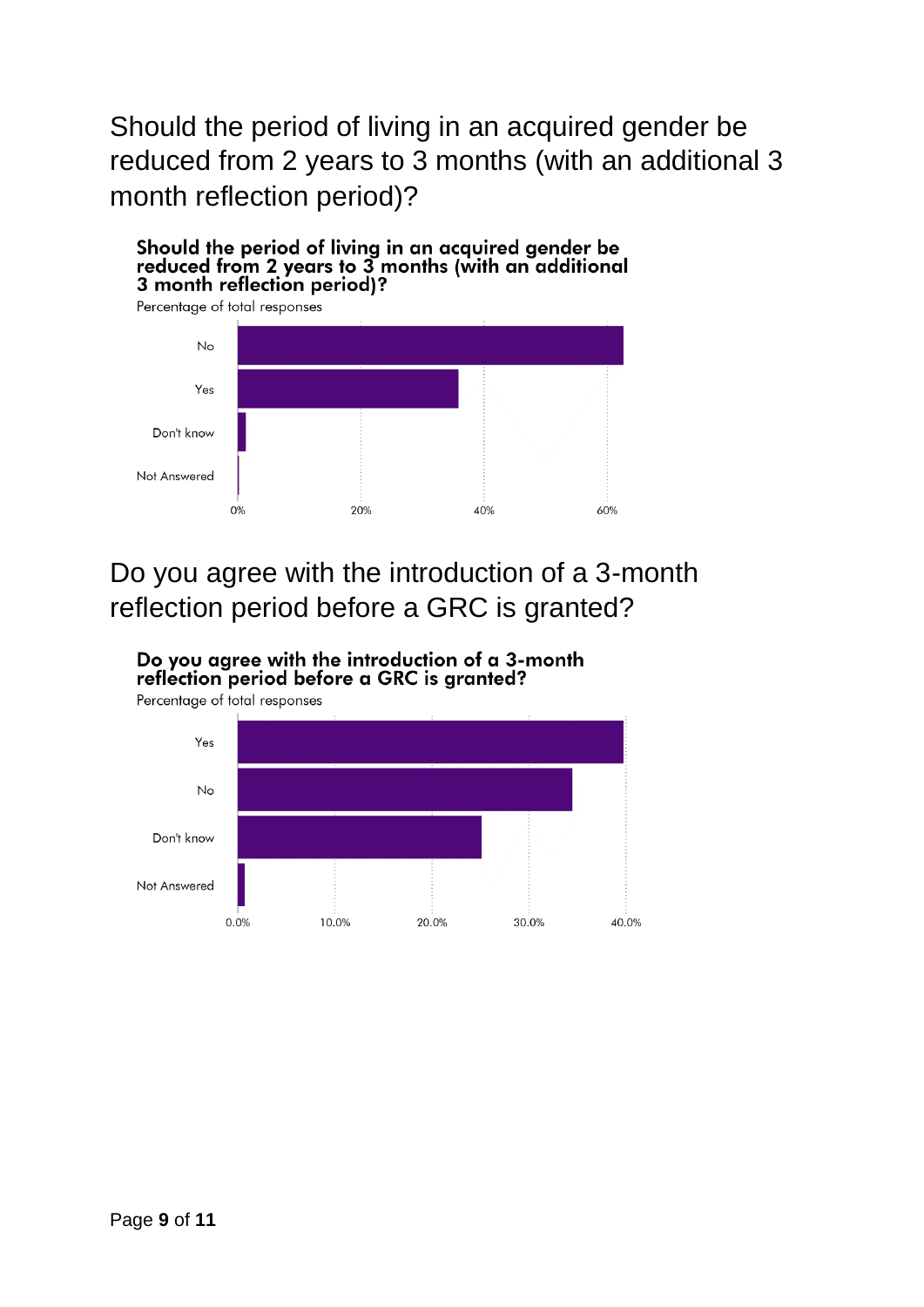Do you agree with the removal of the Gender Recognition Panel from the Process, with applications instead being made to the Registrar General?

Do you agree with the removal of the Gender Recognition Panel from the Process, with applications instead being made to the Registrar General?



Should the minimum age for applicants be reduced from 18 to 16?

#### Should the minimum age for applicants be reduced from 18 to 16?